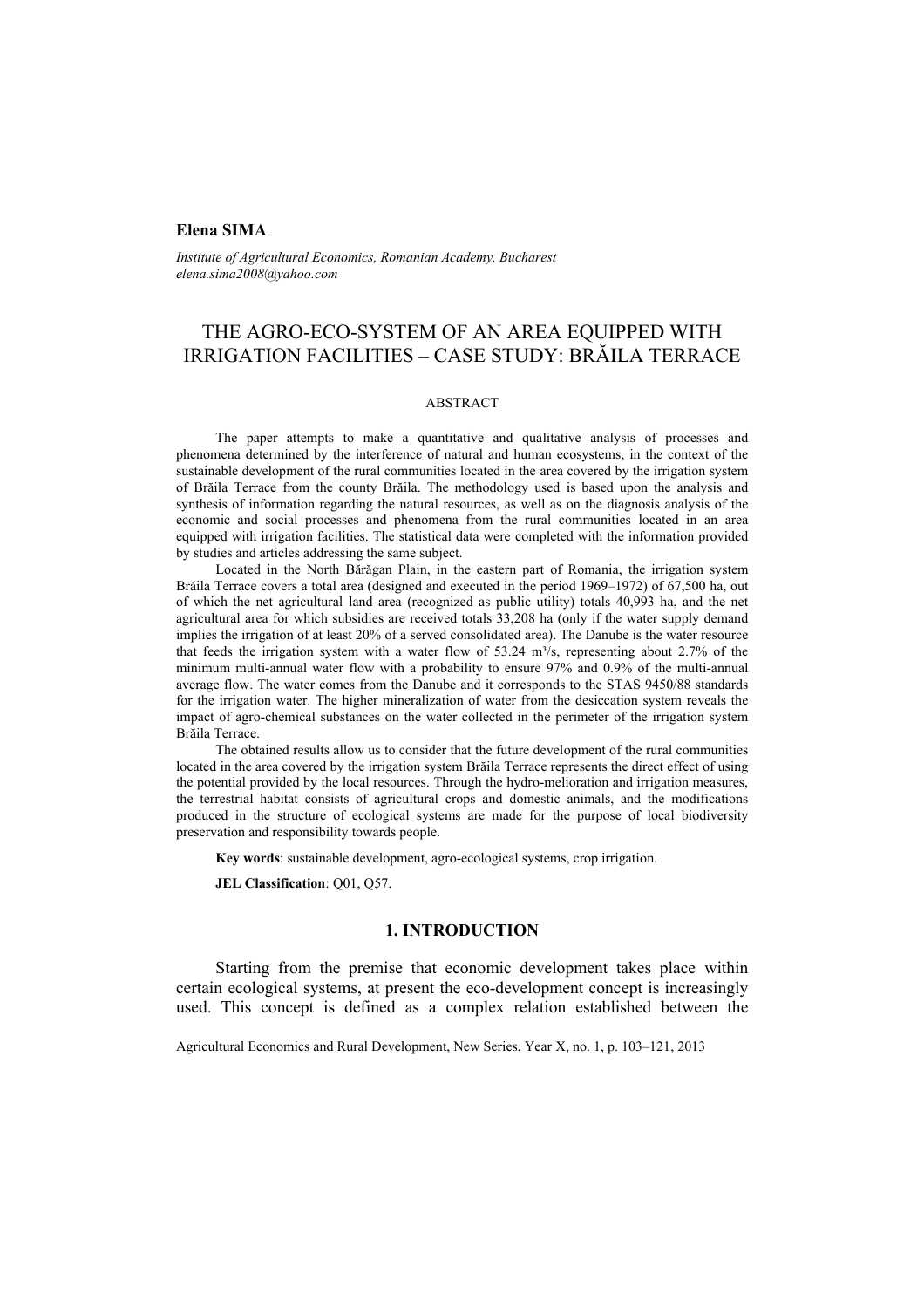economic development and the natural environment, a special focus being laid on the adequate and rational utilization of natural resources, technology and management style.

In agriculture, the drought, even on short term, has a negative impact upon crop growth, upon yields and upon the harvest quality. The optimum conditions for the utilization of natural resources with maximum efficiency are obtained through a complex set of hydro-melioration works, for drainage-desiccation, irrigation and soil erosion control. For farmers, irrigation represents an input, which ensures optimum conditions for crop development, reliable and relatively stable high yields across years, as well the competitiveness increase of obtained products. For the environment, the non-rational use of land and irrigation water may lead to environmental disequilibria in time (air, surface, ground water and soil pollution).

The research need is justified mainly in the context in which the agro-ecosystem located in the coverage area of an irrigation system represents a functional biosphere unit whose dynamics and structure is controlled by humans. This gives the agro-eco-system a trophic structure with lower diversity and a change circuit of substances and energy in terms of intensification or inhibition of certain processes, targeting increasingly high yields for meeting people's food needs.

As an anthropized eco-system, the agro-eco-system located in the coverage area of an irrigation system is differentiated from a natural eco-system by an increased energy consumption, by the use of other energy sources than solar energy, as well as by a flow of substances that does not take into consideration the natural bio-geo-chemical cycles. Its purpose is to obtain harvests of maximum productivity, through the correlation of agrophyto-technical measures with the ensured water input.

The irrigated agro-eco-system exists as long as the humans' activity is manifested with higher or lower intensity, and the economic efficiency and the level of harvests in irrigated agriculture depend on the controlled supply of water in soil in the first place, according to crop requirements.

#### **2. STATE OF KNOWLEDGE**

The **ecosystem** is defined as a community of living organisms present in a given area, under interdependence relations between each other and with the environment, functioning as a unit. The ecosystem or the ecological system has no fixed limits, as its components are mobile and are materialized into trophic chains, as well as by flows of substance and energy introduced by the living organisms in the metabolism process. By its diversity of ecological systems, the environment ensures the existence of all living beings, of the human species implicitly.

Like the ecosystem, the *agro-eco-system* represents the unit between all the organisms on an area covered by a certain crop and which are in interdependency relations with the physical environment, so that a certain trophic structure and a circuit of substances on the basis of a flow of energy and substance are created (Baicu, 1988).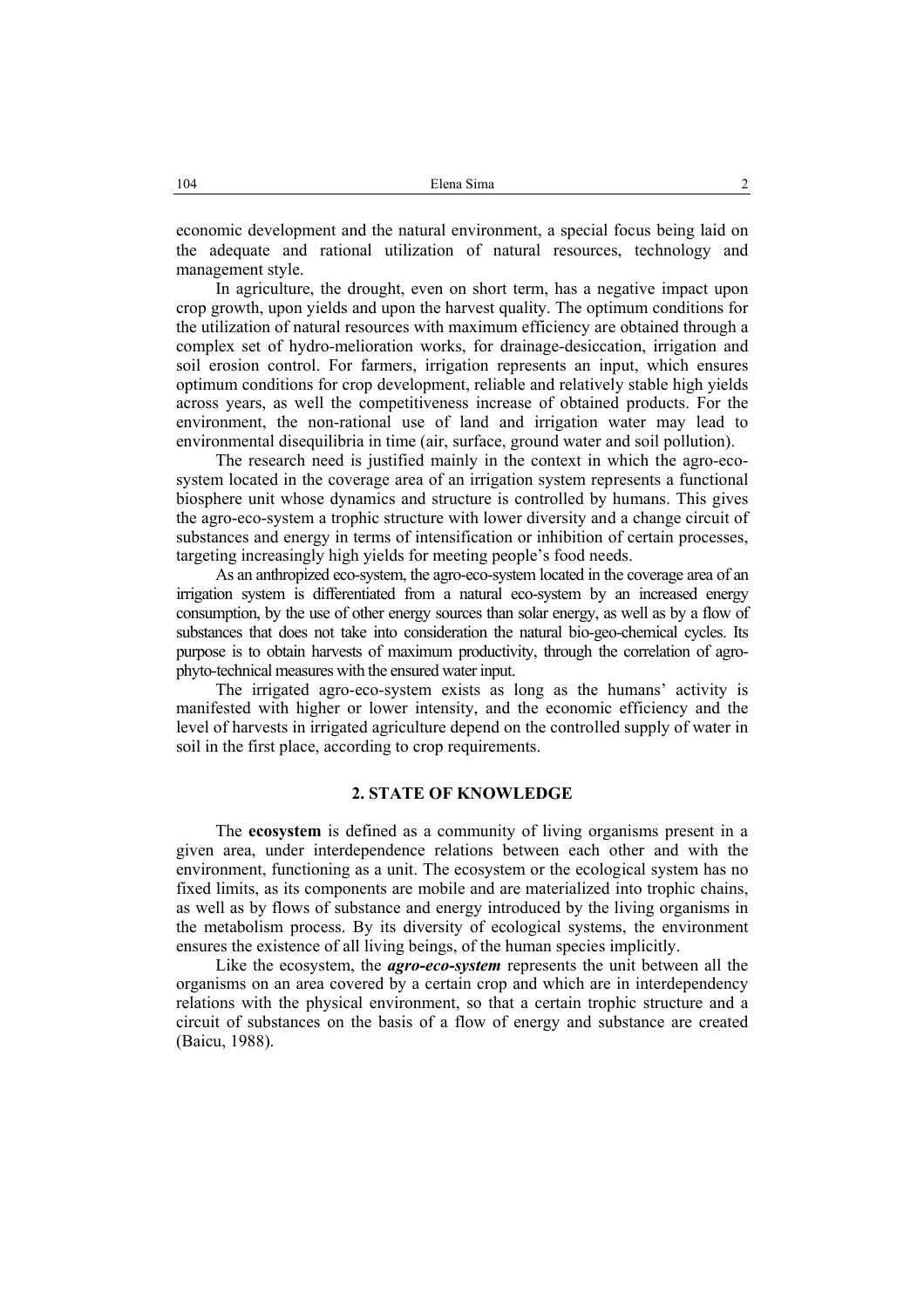In the agro-eco-system, a mostly high production is had in view, useful for people. For this purpose, all measures possible are taken in order to ensure the highest synthesis possible in order to obtain a large biomass amount. Generally, biomass is taken in a percentage of 30% up to 80% from the agro-eco-system under the form of harvest.

On the other hand, actions are also taken on the 1st order consumers (pests and phyto-patogens) in order to limit the use of biomass. The measures target the prevalence of a certain species of plants, which in fact represents the autotroph component. The heterotroph component is developed by the restructuring and decomposition of complex substances.

The agro-eco-system mainly comprises the following elements:

– inorganic substances  $(C, H, O, CO<sub>2</sub>, H<sub>2</sub>O, NH<sub>4</sub>$  etc.);

– organic compounds (proteins, carbohydrates, lipids, humic acids, etc.);

– climate (temperature, light, rainfall, etc.);

– the producers who produce food from simple inorganic substances, consisting of one or two crops and weeds – as undesired primary producers;

– macroconsumers, mainly animals, rodents, insects, acarians etc., which feed on a certain crop or other living organisms;

– microconsumers, heterotroph organisms, mainly bacteria and fungi, which decompose the complicated compounds created by plants or animals.

In order to obtain optimum conditions for maximum efficiency utilization of the natural resources existing in a certain area, humans intervene with a series of actions targeting both *crop breeding*, and the *improvement and development of land areas* for agricultural use.

Crop breeding is the agricultural science concerned with the creation of varieties and hybrids (through the genetics principles utilization) with higher productive features, which meet the humans' needs (Bîlteanu, 1988).

Land improvement based on a set of technical works, mainly land reclamation, targets the improvement of soil and hydrological conditions for the development of crops.

*The hydro-meliorative development* is meant to regularize the soil moisture. The following are included in this category:

– irrigations, which include water catchment, transport and distribution to crops;

– drainage and desiccation, for the purpose to collect and remove the water surplus from the agricultural land;

– soil erosion control, through a set of works and measures, provides for the prevention and control of the water or wind erosion process.

*The area equipped with irrigation facilities represents the agricultural area* on which irrigation works were executed for a controlled supply of water to agricultural crops, in order to increase average yields and ensure production independence from the weather conditions throughout the agricultural year, using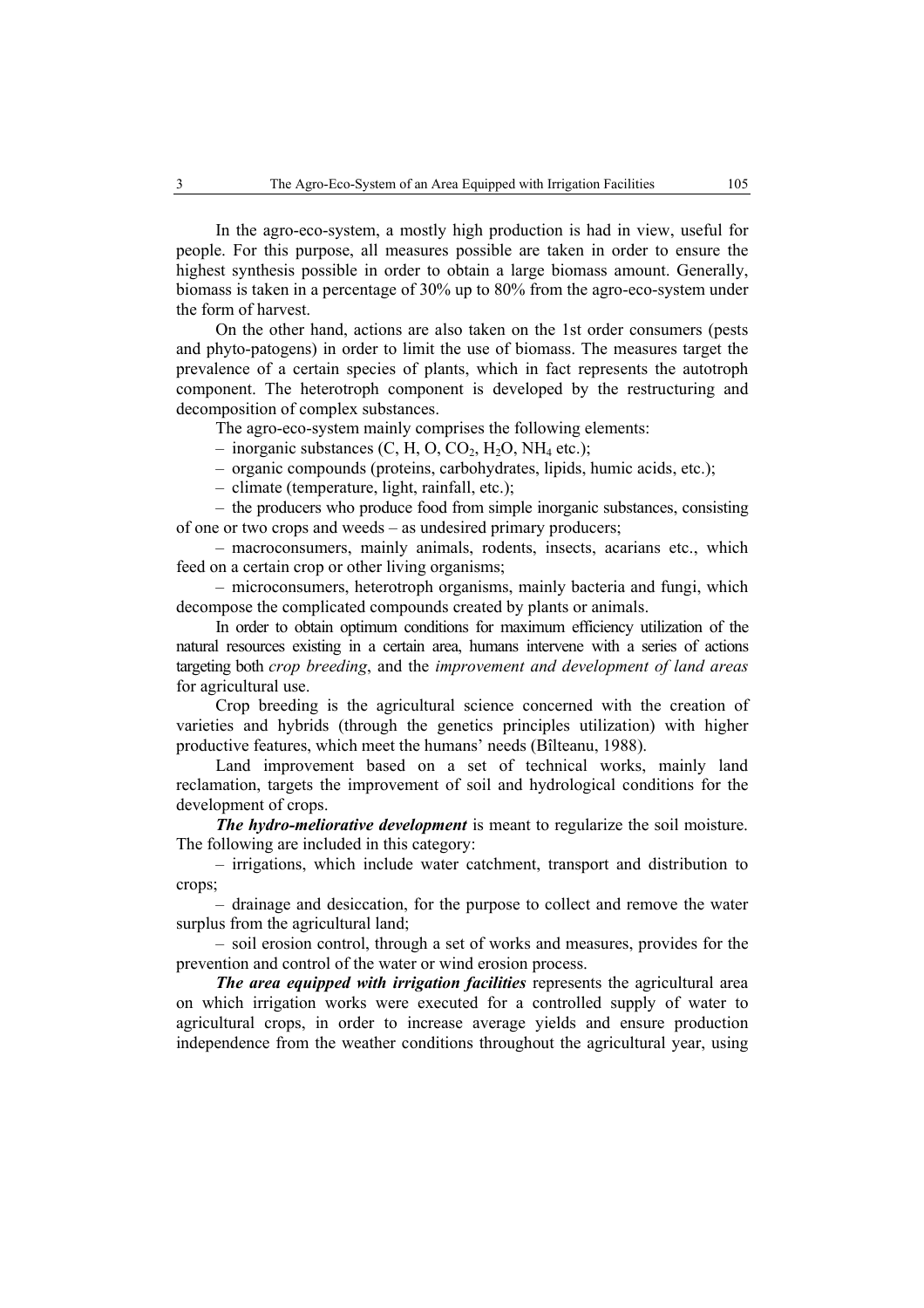the equipment and water resources available on the farm, except for the kitchen gardens and crops grown in greenhouses and under plastic tunnels. Only those agricultural areas are included for which the irrigation facilities can be used, regardless of irrigation having been or not applied on the respective area. The area equipped with irrigation facilities does not include the areas of dikes, of settling reservoirs, as well as the land covered by water pumping installations from the irrigation system. The linear details are an exception (channels, small dikes, etc.) under 1 meter wide, whose areas are included. The area equipped with irrigation facilities can be investigated, during the agricultural censuses, by the legal status of the agricultural holdings: individual agricultural holdings and legal entities.

*The technology of water transport and distribution to crops* implies a definite formula of execution of all agricultural works, in optimum agro-technical periods, in relation to the biological development stages, in order to obtain maximum yields with minimum costs.

The irrigation technique (Măgdălina, 1988) has the following forms:

– overhead sprinkler irrigation, consisting in water distribution through mobile pipelines under pressure and water application through sprinklers; it is practiced on land areas with uneven, unstable land or on sandy soils;

– surface irrigation, consisting in water supply through low pressure mobile pipelines and its distribution by furrows or ridges;

– drip (trickle) irrigation, consisting in water supply through pipelines under pressure and distributed by dripping to the plant roots;

– flood irrigation, consisting in water supply through open channels and distribution on parcels under continuous layer;

– underground irrigation system, by using underground pipelines.

*The sprinkler irrigation system, operating "on demand"*, is on the first place as regards the current concerns of all experts from the most advanced countries in irrigation in agriculture. The contributions in this direction also have in view the possibility to easily adapt to the distribution networks in the differentiated application of irrigations in private farming, with a wide range of water/flow/volume/ pressure/time requirements.

Not only have the natural physical environmental conditions intervened in the irrigation technique, but also the organizational, political and social conditions. The agrarian structures, the production systems, the development level, the nature of economic and social relations, the investor's financial capacity, etc. are factors conditioning the irrigated agriculture and which determine the organization forms of irrigated areas and to a great extent even the technical design of the irrigation networks.

Until 1989, in Romania, as well as in other countries with command economy, the (sprinkler or surface) irrigation networks prevailed, with water distribution by rotation. Under the new agricultural framework, with policulture on small holdings and with the limitation of water and energy resources, the *irrigation with water*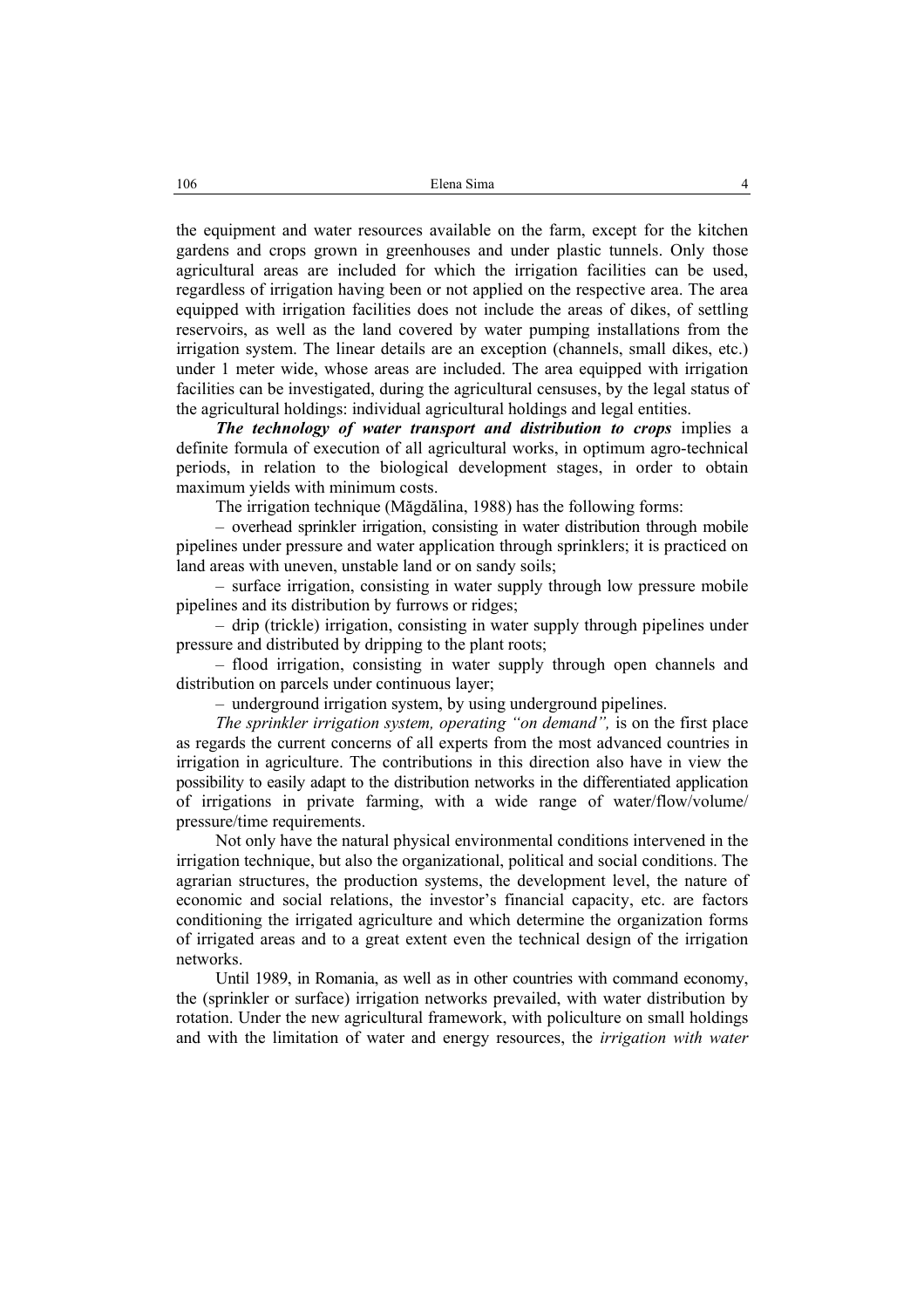*distribution "on demand",* like in other countries as well (France, Italy, Spain), will acquire an increased focus, with extremely diversified and differentiated techniques, sprinkler irrigation prevailing. At the same time, *surface irrigation*, with *water distribution "by rotation",* can be prioritarily adopted in the dry areas, where large-sized holdings prevail in monoculture and where large areas of homogenous soils exist. All these have in view the creation of specific conditions for private agriculture, with water use on a dispersed basis in space and community.

In order to understand the wording *"on demand"* certain examples adapted to the countries with advanced agriculture must be investigated:

– in certain countries (such as Israel), the restrictive factor (water), as well as the lack of, and the high cost of skilled labour, led to the adoption of automation in the irrigation networks as well as to water use for fertilization, fight against pests, against temperature, this having also an implication in the ecology sphere;

– in other countries (such as Switzerland), the main problem had in view was the elimination of the constraints to farmers with regard to farmer's choice to dispose of the cropping techniques, organization of time, production system, the water distribution network with pipes under pressure making it possible to continuously have a water reserve in the irrigation reservoirs.

In Romania's conditions, the shift to these techniques makes it possible to solve up several problems with regard to the water flow and the economic aspect referring to the size of it at the end of the parcel, the introduction of water reservoirs that can provide the flow and pressure "*on demand*" having higher building-erection costs.

The shift from a system with open or closed collective pipes, specific to large-scale farming (for instance Ialomita-Călmățui, Sadova-Corabia etc.) to a modern system specific to parcel agriculture, with complex cropping plans requires great technological and financial efforts, but we must admit that it is extremely necessary under the new farming conditions.

*The irrigation system* for a certain crop implies a complex set of irrigationspecific technical concepts. The methodology used for the calculation of water consumption is the *soil water balance*. In order to determine the effective water consumption, the water reserve in soil is accurately determined from the beginning to the end of the vegetation period, with a strict evidence of the water amounts from rainfall and from irrigation. It is intended that the irrigation application does not exceed the moisture values over the capacity in the field, thus avoiding the water losses. The following contribute to soil water balance: *inputs –* all water supply sources – the water reserves at the beginning of the vegetation period, named initial reserve (Ri), sum of useful rainfall at the beginning of the vegetation period (P), water amount applied by irrigation, *i.e*. irrigation norm (M) and *outputs* – total water consumption  $(E + T)$ , as well as the water reserve that remained in soil at harvesting, final reserve (Rf).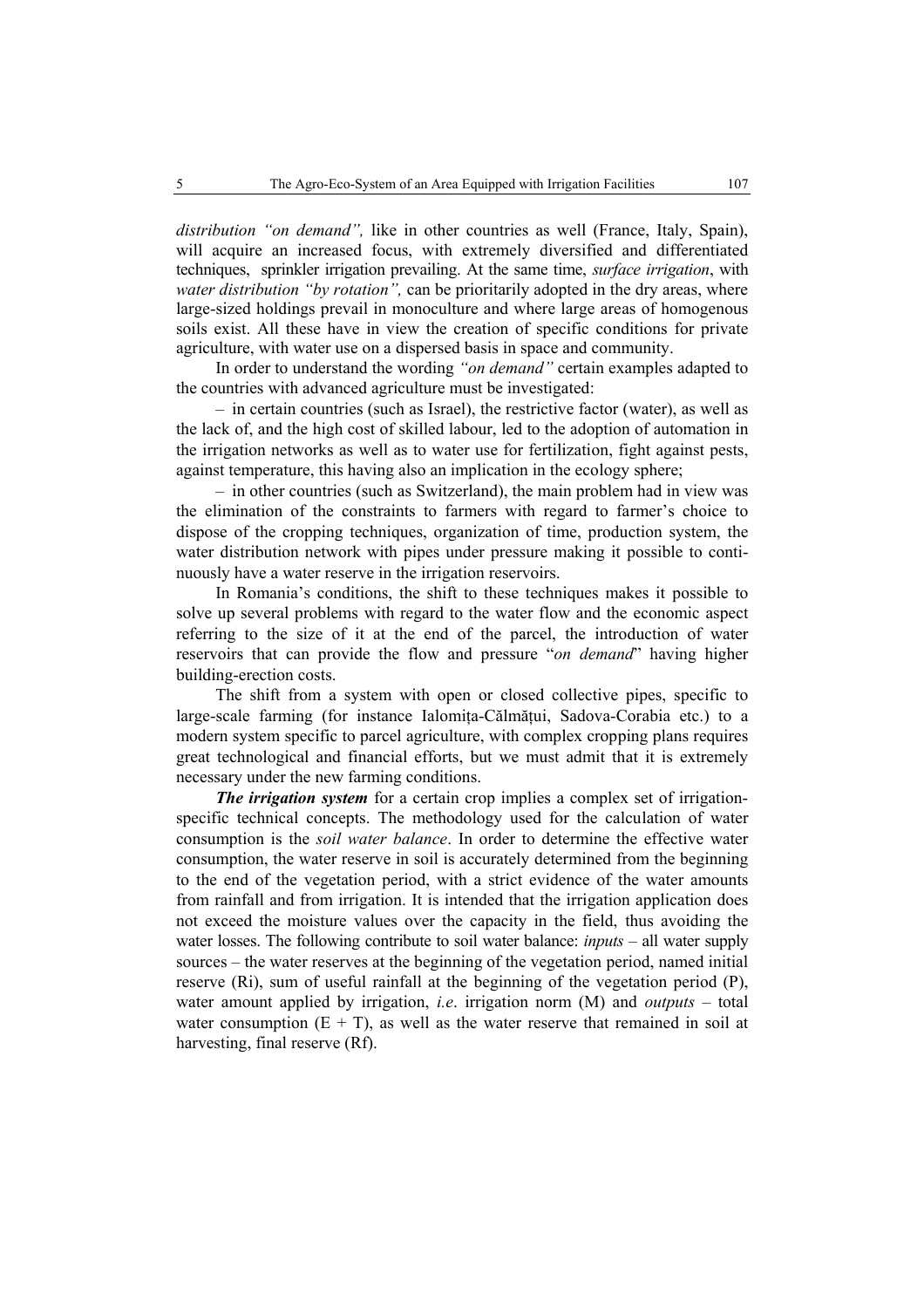Thus the following relation is established:

### $Ri + P + M = C (e + t) + Rf$

from which the water consumption is determined:

### $C (e + t) = Ri - Rf + P + M$

The *number of irrigation applications* is established according to soil moisture evolution.

*The moment of irrigation application* depends on soil moisture diminution on the depth where the most part of radicular mass is found. The *irrigation norm*, *i.e*. the quantity of irrigation water applied  $(m^3/ha)$ , is determined in relation to the thickness of the active layer of plant roots, to the apparent soil density, field capacity and the current soil water supply.

Under a rational irrigation system, the crops are provided with the strictly necessary water amounts for the normal development of their physiological processes, which are influenced by this production input. A rational irrigation system should be in line with: crop water requirements, physical-chemical properties of soil, hydrological situation and the local weather conditions.

The irrigation can be effected on a systematic basis (at certain moments with established norms) or only once (by submersion, with water resulting from snow melting, and by flooding, when the water covers the irrigable area only in the period of overflowing). The irrigation water sources can be the following: rivers, lakes, ground waters and other natural water sources. The water is supplied to the irrigated area through an irrigation system.

As a result, the agro-eco-system located on a coverage area of an irrigation system becomes a functional biosphere area whose dynamics and structure is controlled by humans in conformity with a certain target (mainly obtaining increasingly higher yields, for meeting their food needs). This provides a trophic structure to the agro-eco-system, with a lower diversity and with a changed circuit of substances and energy as regards the intensification or inhibition of certain processes. The agro-eco-system exists as long as humans' activity is manifested with a higher or lower intensity.

### **3. MATERIAL AND METHOD**

At present, the eco-development concept is used on an increasingly large scale, starting from the premise that the economic development takes place within a certain ecological system. This concept is defined as a complex relation established between the economic development and the natural environment, with an increased focus upon the adequate and rational use of natural resources, technology and management style.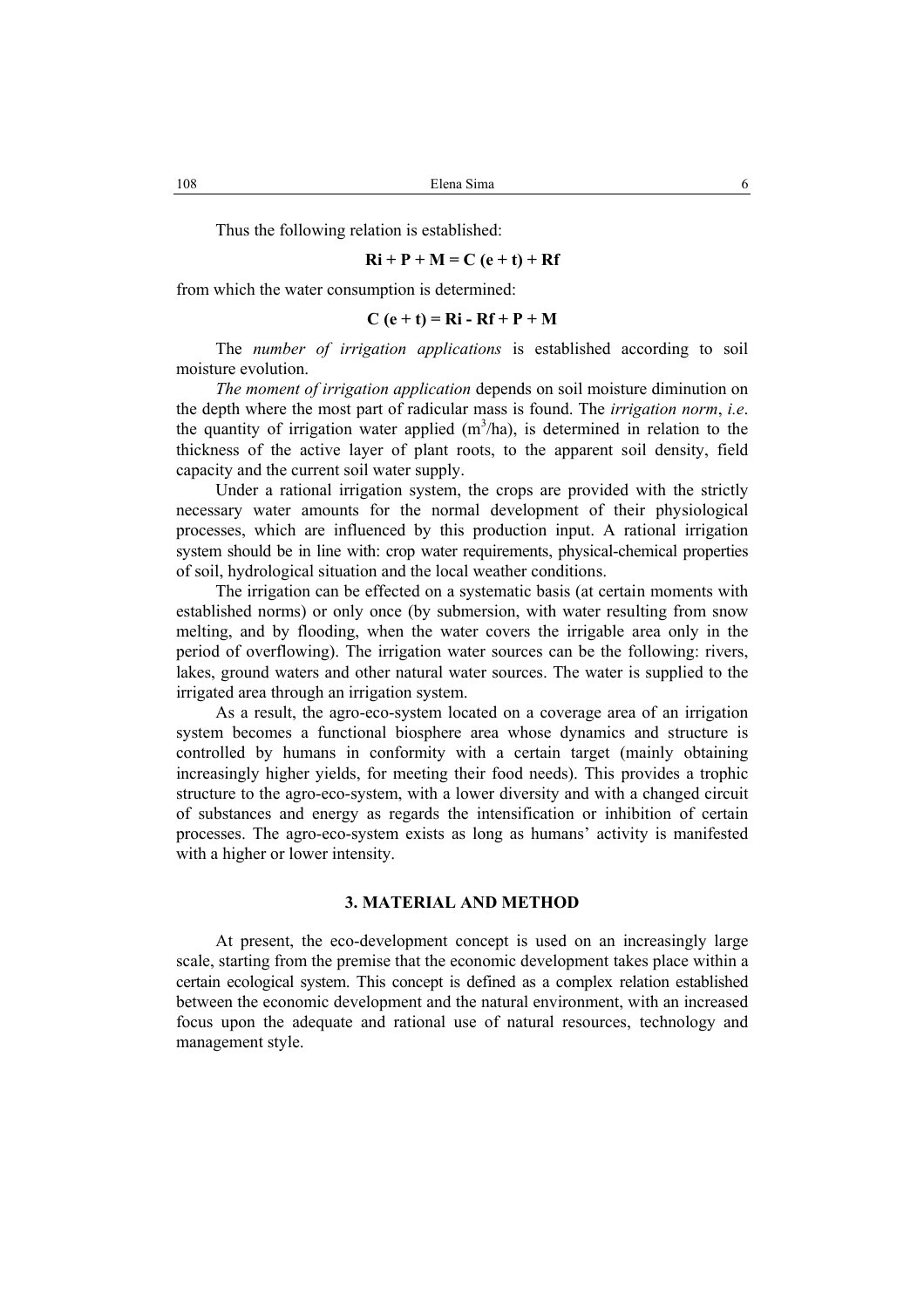The paper intends to investigate the processes and phenomena determined by the interference of natural and human eco-systems in a given area equipped with irrigation facilities, where the anthropic activities led to the emergence of certain disequilibria in the environment in time, and the biodiversity preservation can be affected by the overexploitation of natural resources as a result of population's pauperization.

The informative material on which the paper was based includes reference scientific studies from the world and national literature. The irrigation water management analysis was based on information obtained from the following bodies: National Land Improvement Agency (NLIA), Regulation Office of the Land Improvement Organizations under the Ministry of Agriculture, Forests and Rural Development, the Ministry of Environment, etc., as well as on a series of statistical data at county level and governmental reports.

### **4. RESULTS AND DISCUSSIONS**

### **4.1. Irrigated agro-ecosystems in Romania**

Known and practiced even since ancient times, irrigation became a basic component of the cropping technology in the last decades, not only in the arid areas, where crops could not be grown in the absence of irrigation, but also in the sub-arid and humid areas.

In Romania, the first areas equipped with irrigation facilities for vegetables, the first rice paddy with irrigation facilities were near Timişoara, in the period 1718–1723 and the first development of the hydro-technical system Bega-Timiş, in 1728. The hydro-technical development works were extended throughout Banatului Plain, Crişurilor and Someşului river plains, Ierului Valley. In 1780 the Ipsilanti canal was built for defending the town of Bucharest against flooding, through the evacuation of the high waters of the Dâmbovita river in Ciorogârla. In 1910 the Law on Land Reclamation in the Danube flooded area, modified in 1914 and 1925; the law provided for damming in with insubmersible dykes, an idea that was supported by Anghel Saligny in opposition with Grigore Antipa, who was in favour of a limited damming in of about 130,000 ha with submersible dykes, while the rest of the river plain remained under natural regime (Mărăcineanu, 1988).

After 1949, the socialist transformation of agriculture reorganized and developed the land reclamation activity, increasing the areas equipped with land reclamation facilities, with regularization of water courses, desiccation and drainage works, irrigations, development of agricultural land under slope, melioration of salty soils and amendment of acid soils, levelling and shaping the agricultural land areas, land clearing and cleaning. Thus, non-productive land areas could be introduced into agricultural use and certain natural phenomena with negative impact upon the agricultural land productivity could be prevented and controlled.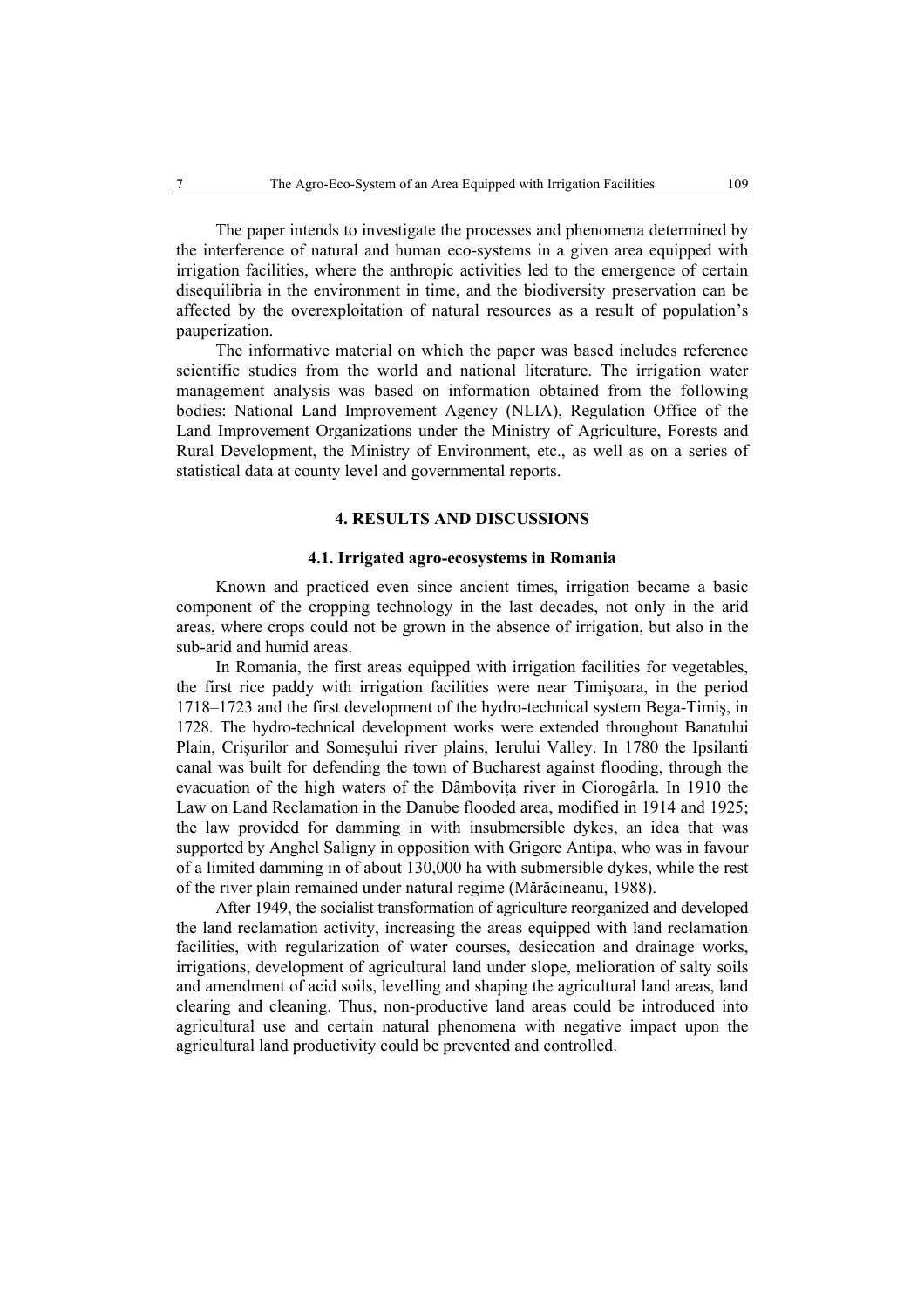| 110 | Elena Sima                                                                  |  |  |
|-----|-----------------------------------------------------------------------------|--|--|
|     |                                                                             |  |  |
|     | The land equipped with irrigation facilities (under large systems or under, |  |  |
|     |                                                                             |  |  |

small-scale local systems) comprises engineering works for water catchment, transport and distribution to crops on a controlled basis. Until the early '90s, the land equipped with irrigation facilities exceeded 3 million ha (Table 1) out of the 14.8 million ha agricultural land and 9.3 million ha arable land, mainly located in the driest areas from the Romanian Plain, Dobrogea, Moldova Plateau (Fig. 1).

*Table 1*  Evolution of land areas equipped with irrigation facilities in Romania

| Year                                                                                                                                           | 1938 | 1950 |  |  | 1955   1960   1965   1970   1975 | 1980 | 1985 | 1989 |
|------------------------------------------------------------------------------------------------------------------------------------------------|------|------|--|--|----------------------------------|------|------|------|
| Area equipped with<br>irrigation facilities   15.4   42.5   93.1   199.7   229.9   714.6   1,437.3   2,221.8   2,873.9   3,109.0  <br>thou, ha |      |      |  |  |                                  |      |      |      |

*Source*: Lup, A., *Îmbunătăţirile funciare în agricultura României. Retrospectivă istorică şi perspective*, Revista "Economie agrară și dezvoltare rurală", nr. 1, Editura Academiei Române, București, 2010.



Figure 1. Land equipped with irrigation facilities in Romania.

In the period 1960–1965, the first land areas equipped with irrigation facilities under large-scale systems did not exceed 10 000 ha (Terasa Călăraşi, Roseți, Stoenești – Vișina etc.). In time, the large irrigation systems include areas of hundreds of thousands of hectares (Carasu, Ialomiţa-Călmăţui, Terasa Brăilei de Nord, Terasa Corabia, Calafat-Băileşti, Izvoarele-Cujmir, Terasa Covurlui etc.) located along the Danube. These reached 140 thousand ha, summing up about 80%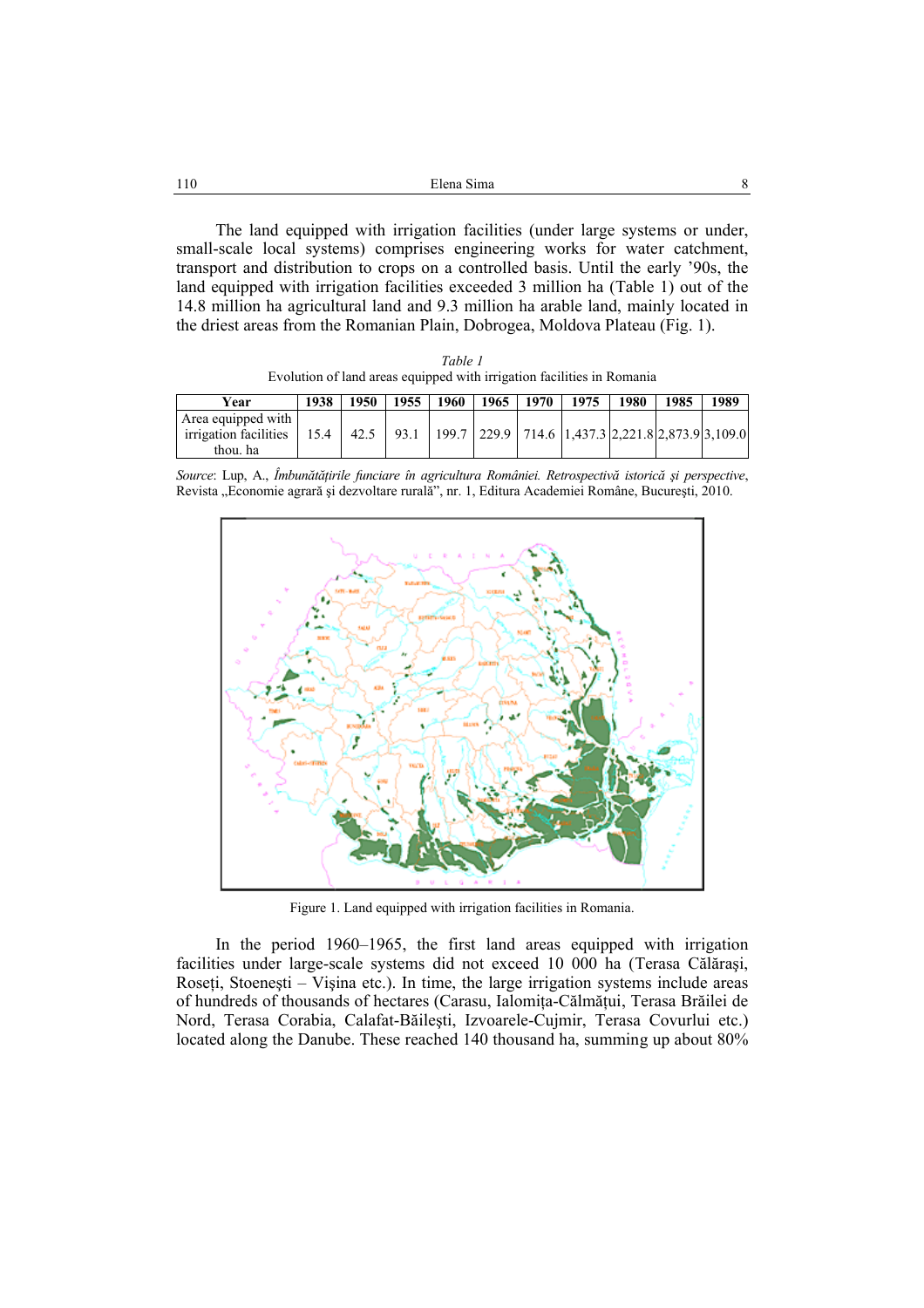of the entire equipped area. The water source for 75% of the hydro-melioration works is the Danube river (Lup, 2010).

After 1990, the reform process of the agricultural and forestry sector also included restructuring measures for the administration and use of the existing intermediary and final land reclamation infrastructure, through its transfer into the final beneficiaries (farmers') ownership and administration. These got organized according to Government's Emergency Ordinance no. 147/1999, approved with modifications by Law no. 573/2001, into associative structures named land reclamation organizations and federations of organizations.

By the year 2012, 492 land reclamation organizations (LRO) had been established, out of which: 457 irrigation water users' organizations (IWUO) with a gross area of 1,102,721.7 and net area of 1,071,523 ha (Table 2).

| <b>Organization form</b>                             | <b>Number</b> | Area ha     |             |  |  |  |  |
|------------------------------------------------------|---------------|-------------|-------------|--|--|--|--|
|                                                      |               | Gross       | <b>Net</b>  |  |  |  |  |
| LRO (land reclamation organizations)                 | 467           | 1,158,567.0 | 1,125,634.0 |  |  |  |  |
| IWUO (irrigation water users' organizations)         | 457           | 1,102,721.7 | 1,071,523.1 |  |  |  |  |
| with PT (infrastructure transfer protocol)           | 316           | 849,399.6   | 825,107.1   |  |  |  |  |
| DDO (desiccation and drainage organizations)         | 9             | 55,846.0    | 54,111.0    |  |  |  |  |
| New LROs                                             | 320           | 677,781.6   | 569,821.0   |  |  |  |  |
| Reorg. LROs                                          | 146           | 480,786.1   | 465,813.1   |  |  |  |  |
| Irrigation plots                                     | 1152          | 1,097,645.7 | 1,070,552.1 |  |  |  |  |
| with PT (infrastructure transfer protocol)           | 710           | 804,302.6   | 785,182.1   |  |  |  |  |
| FLRO (federations of land reclamation organizations) | 10            | 98,696.0    | 95.586.0    |  |  |  |  |

*Table 2*  Situation of land reclamation organizations (LRO) and of federations of land reclamation organizations (FLRO), on 6.02.2012

*Source*: http://www.maap.ro

The irrigation water users' association is established by a protocol with certified statute under legal conditions. The statute includes provisions referring to: name, main location, patrimony, object of activity and purpose, management and control bodies, conditions for joining the association and getting out of the association, association members' rights and obligations. The association is for the purpose of carrying out one or several activities of public interest, such as: a) irrigation water delivery, operation, maintenance and repair of an irrigation, drainage and desiccation system serving several land owners; b) maintenance and repair of flood and soil erosion control facilities and carrying out other land reclamation activities that protect the soil on the land area of several landowners.

These organizations and federations are legal public utility entities, without patrimonial purpose, which take over in the land users' interest both the ownership right and the right of use of the water users' association on the irrigation infrastructure into state or administrative-territorial units ownership, consisting of pumping stations, hydro-technical constructions, together with the related equipment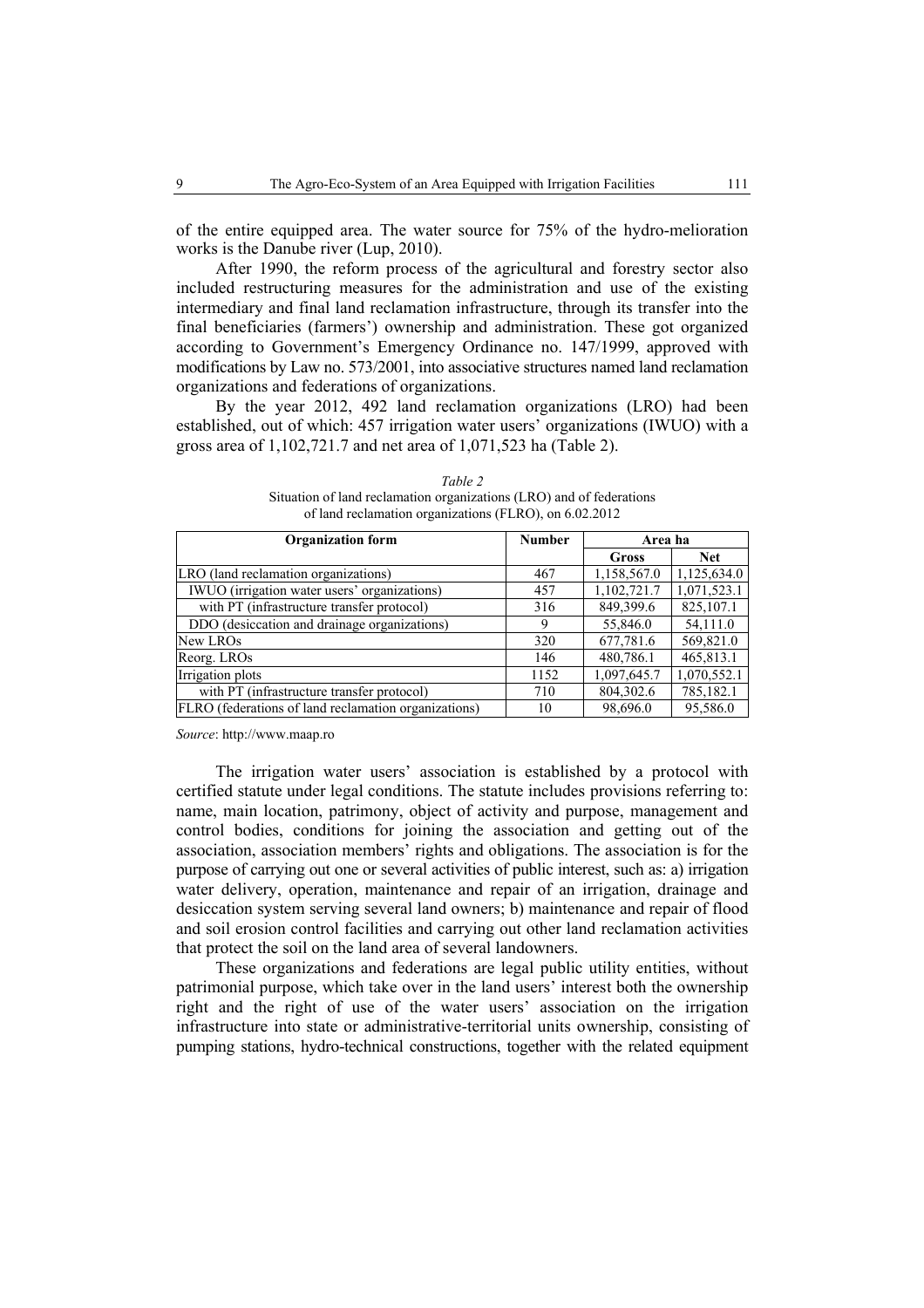and land, underground pipes, as well as other similar assets located on the organization territory.

Depending on the hydro-melioration facilities that have been taken over, the associative structures received the following names: irrigation water users' organizations (IWUO); drainage and desiccation organizations (DDO); soil erosion control organizations (SECO); flood control organizations (FCO).

### **4.2. The irrigated agro-eco-system in the county Brăila**

In Brăila county, which is located in the south-eastern part of Romania, the plain is the prevailing relief unit, with quite a dull landscape, without natural barriers (Fig. 2). The flora and fauna of Brăila county are specific to the plain region. The steppe was turned into agricultural land, Brăila county being one of the most developed counties in Romania from the agriculture point of view. Although the land areas are extremely fertile, the frequency of drought leads to the diminution of yields, much under the profitability limit.

Brăila county is one of the *large agricultural counties of the country.* With an agricultural area of 388,435 hectares and 345,911 hectares arable land, Brăila county is one of the areas that has one of the greatest possibilities to contribute to Romania's food supply and to export availabilities. This potential is doubled by a *good soil quality*, as about 48.5% of its land area consists of chernozem soils – very fertile soils, and almost 30% of alluvia and alluvial soils, which provide good crop development conditions by hydro-melioration and irrigation measures.



Figure 2. The relief units in Brăila county.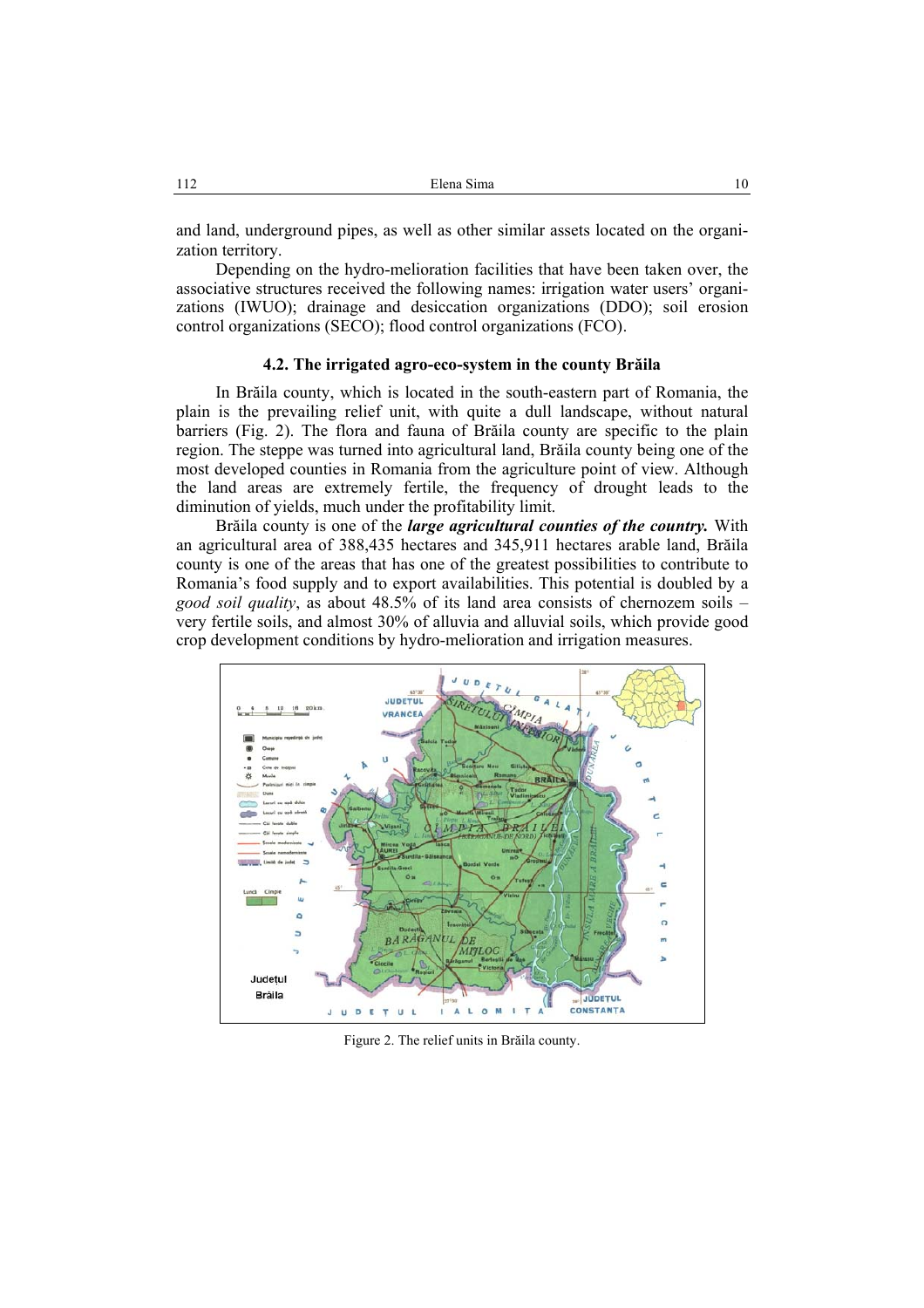The climate is of temperate-continental type, with average temperatures of 11.1°C, with dry summers and cold winters. From the thermal point of view, Brăila county, being located in the south-eastern part of the country and crossed by the parallel 45° (near the locality Viziru), features favourable conditions for the growth and development of a wide range of cereals, industrial crops, vegetables, fruit-trees and vine, and here even varieties and hybrids with a long vegetation period can be cultivated. The obtained crop production, mainly in the case of cereals and fodder crops, creates good conditions for raising animals (bovines, sheep, pigs and poultry).

Brăila county has 13 hydro-melioration developments, with a total gross area under hydro-melioration works of 351,482 ha and a total net area of 334,047 ha (Table 3).

| No. | <b>Hydro-melioration</b><br>development | <b>Total gross</b><br>area | <b>Land Reclamation Organizations</b> |         |            |        |                |        |  |
|-----|-----------------------------------------|----------------------------|---------------------------------------|---------|------------|--------|----------------|--------|--|
|     |                                         |                            | <b>IWUO</b>                           |         | <b>DDO</b> |        | <b>FLRO</b>    |        |  |
|     |                                         | ha                         | no.                                   | ha      | no.        | ha     | no.            | ha     |  |
| 1   | Terasa Brăilei                          | 34,332                     | 26                                    | 34,332  |            |        |                |        |  |
| 2   | Terasa Ialomitei                        | 18,905                     | 19                                    | 18,905  |            |        |                |        |  |
| 3   | Terasa Viziru                           | 19,482                     | 16                                    | 19,482  |            |        |                |        |  |
| 4   | Nămoloasa - Maxineni                    | 13,224                     | 12                                    | 13,224  |            |        |                |        |  |
| 5   | Ianca Surdila Greci                     | 13,600                     | 5                                     | 13,600  |            |        |                |        |  |
| 6   | Incinta BH Călmătui                     | 9,608                      | 4                                     | 9,608   |            |        |                |        |  |
| 7   | Insula Marea a Brăilei                  | 211,200                    |                                       | 68,934  | 1          | 69,241 | $\overline{c}$ | 73,025 |  |
| 8   | Terasa Latinu Vădeni                    | 4,075                      | 6                                     | 4,075   |            |        |                |        |  |
| 9   | Grădiștea – Făurei – Jirlău             | 8,877                      | 3                                     | 8,877   |            |        |                |        |  |
| 10  | Călmățui - Gropeni                      | 11,533                     | 4                                     | 11,533  |            |        |                |        |  |
| 11  | Incinta Lunca Râu Buzău                 | 2,070                      | 2                                     | 2,070   |            |        |                |        |  |
| 12  | Incinta Brăila – Dunăre                 | 3,784                      | 3                                     | 3,784   |            |        |                |        |  |
| 13  | Incinta Noianu Chiscani                 | 787                        |                                       | 787     |            |        |                |        |  |
|     | <b>TOTAL</b>                            | 351,482                    | 104                                   | 355,266 |            | 69,241 | 2              | 73,025 |  |

*Table 3*  Area and organization forms of the hydro-melioration developments in Brăila county, in 2012

*Source*: National Registry of Land Reclamation Organizations, Land Reclamation Directorate, MAFRD, September 4, 2012.

The existence of the *large irrigation systems,* on areas over 10,000 ha, such as those from Insula Mare a Brăilei, Terasa Brăilei, Terasa Viziru, Terasa Ialomiţei, Ianca Surdila Greci, Nămoloasa-Maxineni and Călmăţui-Gropeni, greatly compensates the water deficit in the hot period of the year, specific to the steppe zone. It is worth mentioning that only in the hydro-melioration from Insula Mare a Brăilei, 68,934 ha are equipped with irrigation facilities and 69,241 are equipped with drainage and desiccation facilities.

In Brăila county, the pumping heights are lower, only 13% of the areas equipped with irrigation facilities having over 75 m pumping heights. In spite of these advantages, it is estimated that after 1990, the total production and labour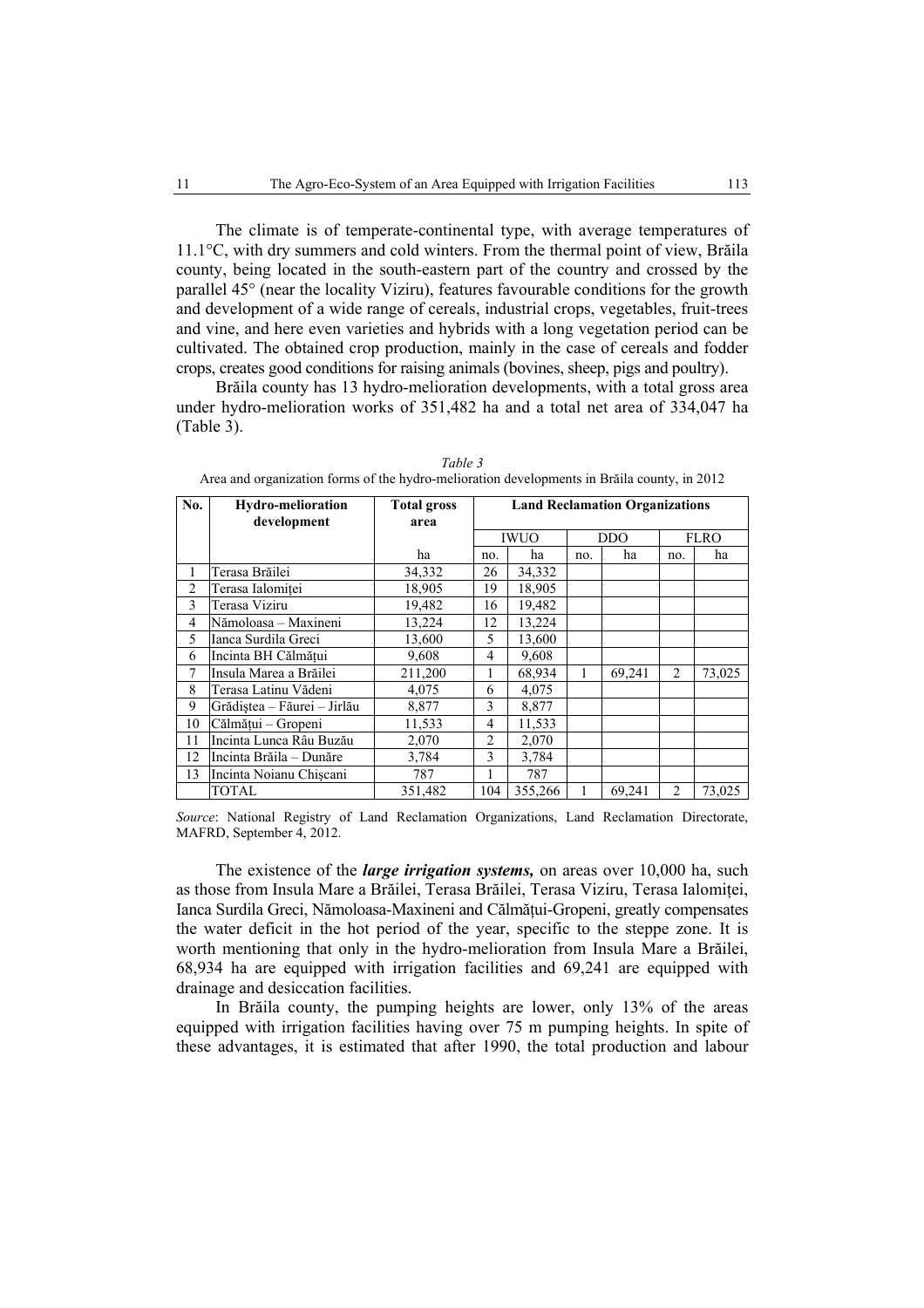productivity are low in the crop and animal production sectors, and they do not reflect the natural potential of the area, the local tradition and experience.

The human resources from the coverage area of the irrigation system Terasa Brăilei are available as regards both as number and training. The large shares of the population employed in agriculture describe a mainly mono-occupational profile, and the low demographic pressure on the financial resources reveals the land use potential in agriculture development.

### **4.3. The agricultural eco-system in the hydro-melioration system fromTerasa Brăilei**

The irrigation system "Terasa Brăilei" is located in the North Bărăgan Plain, in the eastern part of Romania, and it is under ANIF administration, branch: Argeş – Ialomiţa – Siret, administration unit Brăila Nord**.**

The total area of the system, designed and executed in the period 1969–1972, is 67,500 ha out of which the net agricultural area (recognized as being of public utility) is 40,993 ha. At present, the total gross area equipped with hydro-melioration facilities is 351,482 ha, accounting for more than 90% of the county agricultural land area, while the total gross area equipped with irrigation facilities accounts for more than 72% of the county agricultural area, *i.e*. almost 82% of the county arable area (Table 4).

The micro-relief and soil and hydro-geological conditions under the system "Terasa Brăilei" imposed the execution on 17% of the county agricultural area of a network of *water removal-desiccation* works and *closed drainage* in the salty depressions in order to increase natural drainage and remove the water collected in depressions, in order to prevent the enrichment and rise of the phreatic layer.

The system "Terasa Brăilei" is supplied with water from the Danube river, with a water flow of  $53.24 \frac{m^3}{s}$ , the catchment of water flows taking place at the points with the most favourable conditions in the area, by two water inlets and floating pumping stations *SPA km. 166* and *SPA GROPENI km. 196* and through the repumping station *SRPD4* from the thermal power station.

The water removal-desiccation network consists of four systems with gravity unloading in the Buzău river (the removed water flow is  $3.30 \text{ m}^3/\text{s}$ ) and in the Danube (the removed water flow is 8.1 m<sup>3</sup>/s). The closed drainage fields have a total area of 1844 ha.

The canals and the main water removal-desiccation stations are functional but in certain areas they need clearing of vegetation and unclogging. The small water removal stations from the small depressions need rehabilitation works as they are not operational being devastated and/or worn out and obsolete.

The irrigation methods are *sprinkler irrigation* (96.80%) and *bed irrigation* (3.2%) with the following facilities:

− sprinkling with pipes under pressure served by electrical pumping stations on 22,880 ha (32%);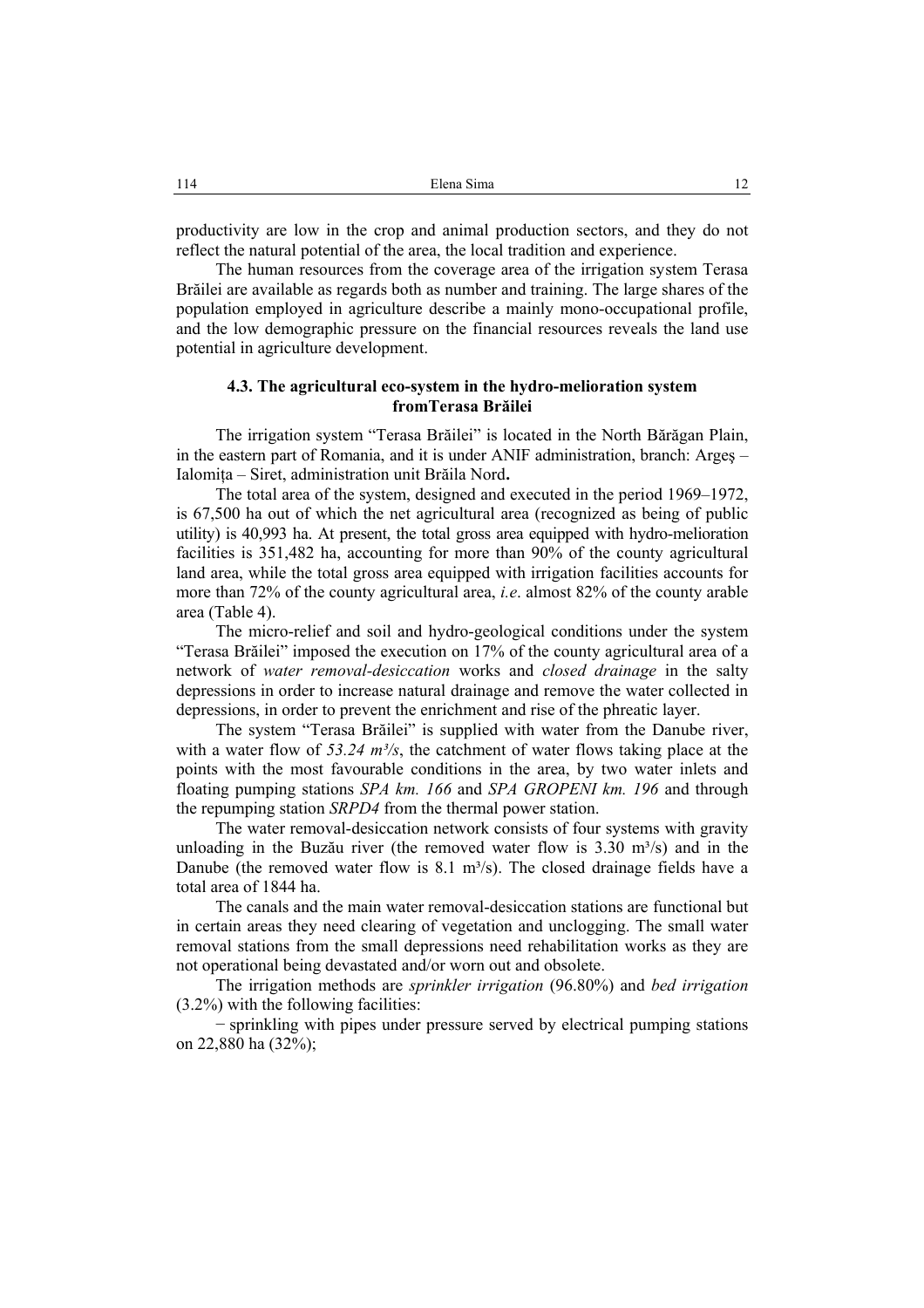− sprinkle irrigation with conduits under pressure served by thermal aggregates on 24,740 ha (34.6%);

− sprinkling with impermeabilized open channels and sewers from which the thermal aggregates are fed on 21,580 ha (30.2%);

− "bivalent" type (bed and sprinkler on 2,300 ha – 3.2%).

| No.           | <b>Item</b>                                                     | Area<br>(ha) | Share in total<br>agricultural area | <b>Share in total</b><br>arable area |
|---------------|-----------------------------------------------------------------|--------------|-------------------------------------|--------------------------------------|
|               | Total gross area under hydro-melioration<br>developments        | 351,482      | 90.49                               |                                      |
|               | 2 Total net area under hydro-melioration<br>developments        | 334,047      | 86.00                               | 96.57                                |
| $\mathcal{E}$ | Total gross area equipped with irrigation facilities            | 282,241      | 72.66                               | 81.59                                |
| 4             | Total net area equipped with irrigation facilities              | 268,476      | 79.33                               | 77.61                                |
| 5             | Total gross area under drainage and desiccation<br>developments | 69.241       | 17.83                               | 20.02                                |
| 6             | Total net area under drainage and desiccation<br>developments   | 65,571       | 16.88                               | 18.96                                |
|               | Total arable area of county                                     | 345,911      | 89.05                               | 100.00                               |
| 8             | Total agricultural area of county                               | 388,435      | 100.00                              |                                      |

*Table 4*  Share of areas under hydro-melioration developments in the area Terasa Brăilei

*Source*: Calculations based on data from the National Registry of Land Reclamation Organizations, Land Reclamation Directorate, MAFRD, September 4, 2012.

The irrigation system Terasa Brăilei is located in an area with continental climate, with higher temperatures and lower rainfall values than the annual averages in recent years. The prevailing winds blow from the direction N and NE in the conditions of climate aridization, when the moisture deficit in soil reaches 350 mm/season in the vegetation period, and crop irrigation is imperiously necessary.

*The soils* under the irrigation system Terasa Brăilei are mainly of chernozem type, with suitability classes for agriculture I and II. These are soils with a high natural fertility, and the humus content is 3.0–4.5%.

 In the period of maximum operation of the irrigation system, due to the rising of the phreatic layer, the phreatic-humid soils and medium salty soils appeared, mainly in the deeper depressions. The percentage of areas under these soils increased from 4–5% to about 10%.

The level of fertilizer application is low, which ensures a low impact on the environment factors, but with the risk of exhausting the nutrients in soils.

The application of pesticides presents the risk of soil pollution, of surface waters and of phreatic layers. In the area of Terasa Brăilei irrigation system, a low amount of pesticides was applied, about 50% of the necessary, and the utilized substances were less toxic, as they were from the  $3<sup>rd</sup>$  and  $4<sup>th</sup>$  toxicity group.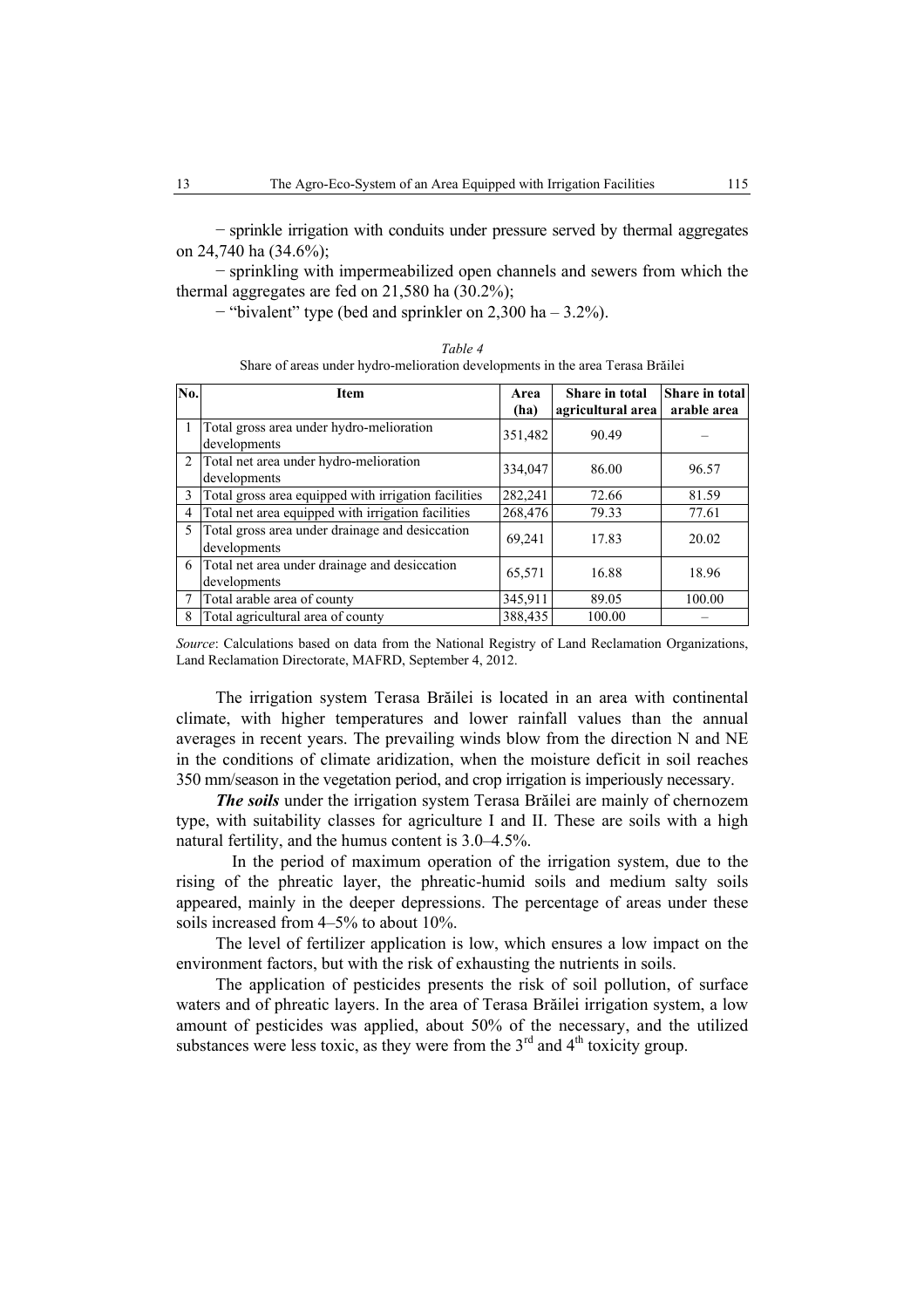The soils are not in danger of erosion, as the sprinkler irrigation brings a smaller amount of water in soil than the infiltration rate. Wind erosion is also low in the vegetation period as sprinkling also increases soil particles cohesion. Due to water quality from the Danube, which belongs to the C2/C3 salinity class, the soils can be subject to a slow salinization process.

The soils under the irrigation system from Terasa Brăilei are suitable for the application of irrigation accompanied by the related desiccation system and need the application of certain agricultural technologies adapted to the planned crops, which should ensure a sustainable use of soils and the protection of subsoil.

The Danube water corresponds to STAS 9450/88 standards for the water quality used in the irrigation of crops. The higher water mineralization in the desiccation system reveals the impact of agro-chemical substances upon the water collected in the irrigation system area.

At present, the wild fauna and flora specific to the steppe zone, which used to prevail in Bărăganului Plain, are much modified, their place being taken by agricultural crops and domestic animals. The irrigation system has a non-significant impact upon the terrestrial habitats, but it is estimated that the removal of water from the desiccation system impacts the aquatic habitats. There are no protected areas and no endangered species in the irrigation system area.

At present, the spontaneous vegetation is found only on an insular basis, on the natural grassland, as well as by the road side, along the irrigation dykes and canals. It is also found on the fallow land and remains of primary steppe meadows, groups with Festuca Vallsiaca, Stipa lessingiana, Stipa capillata and other xerophilous grasses. The trees are found in isolated groups consisting of poplars, willows and acacias, oak trees and different other species. The flora is completed by halophilous vegetation as well as by aquatic vegetation. Most plants develop their evolution cycle before the dry periods at the end of summer.

### **4.4. Management and conservation of the irrigated agro-eco-system**

The agricultural environment protection is obviously an organic component of sustainable development of agriculture according to ecological criteria, contributing to the intact preservation of the biological resources, to the health of plants and soil, to the increase of its production capacity. The protection of agricultural eco-systems has in view the balance between biocenosis and biotope, between the vegetable and animal world on the agricultural land areas.

In the anthropized cultivated biosystem, the ecological equilibrium must be maintained between biocenosis and biotope, within the biocenosis and inside the biotope, as well as between the natural processes and the farmer's activity.

Briefly, *the agricultural environment protection strategy targets the rational use of natural and material resources, in agreement with the design of less polluting technologies.* The scientific research improvement and the continuous eco-system surveillance are of great importance, mainly on the irrigated areas. The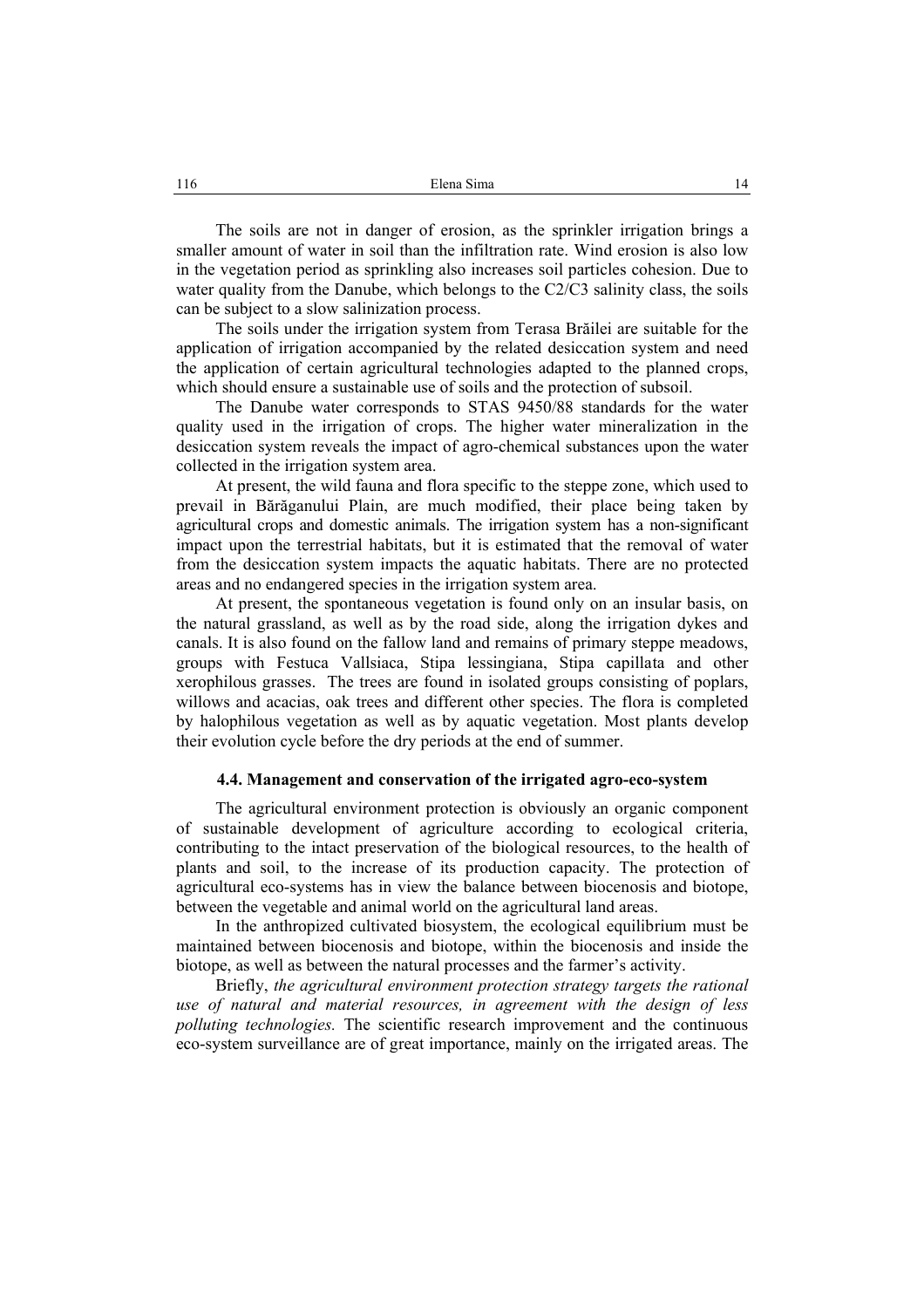great ecological complexity of the agricultural land, diversified through anthropic intervention, makes it necessary to approach solutions on a correct basis, as the land areas have distinct particularities, hence their differentiated treatment.

*The protection of irrigated agricultural eco-systems* comprises objectives and actions adopted in most countries, and it has the following management objectives:

– active cooperation between the agricultural biosphere and the industrial biosphere, while applying less polluting technologies, at accepted limits, for each polluting agent;

– maintaining and improving the surface and ground water quality devoted to agricultural land irrigation, in order to avoid certain negative effects upon soil and crops;

– air resource management, with the diminution of polluting emissions to the lowest levels, which should not exceed the atmosphere regeneration capacity;

– ecological protection of crops by integrated control measures, mainly in the control of pests and diseases, providing for a good phyto-sanitary condition and the diminution of applied pesticides;

– improvement of the national monitoring and information system for the control, surveillance and research of irrigated eco-systems, by land, air and remote sensing.

In Romania, the agricultural environment pollution and degradation increased as a result of anthropic activities and natural phenomena such as flooding, prolonged drought and landslides. A significant contribution to agro-eco-system degradation is brought by the clearing of tree and vine plantations, as well as by the demolition of certain industrial units.

The polluted waters used in irrigation contaminate the soil, which leads to low yields on the polluted and degraded land. That is why the reconstruction and rehabilitation of the degraded agricultural areas is a priority, before some other components of the agro-eco-system, so that the respective areas can be introduced in the economic circuit.

The *restoration ecology* concept has been increasingly used recently, which was coined by the West-European researchers, who gave up the ecological reconstruction concept and replaced it by rehabilitation, re-establishment (restoration), with concrete objectives and actions, such as: *natural and artificial regenerations, crop rotation, bio-remedies, and ecological constructions.*

At the same time, the reconstruction of land areas degraded by the industrial activities represent an extremely important issue, as large areas were taken out of the agricultural circuit in the coal basins, in the area of electrical power and thermal stations, in the non-ferrous mine areas and in the area of certain chemical plants, of oil pipes and oil wells.

In the area of the *irrigation system Terasa Brăilei*, the anthropic activities led to environmental disequilibria over time. These were manifested by air pollution, surface and ground water and soil pollution.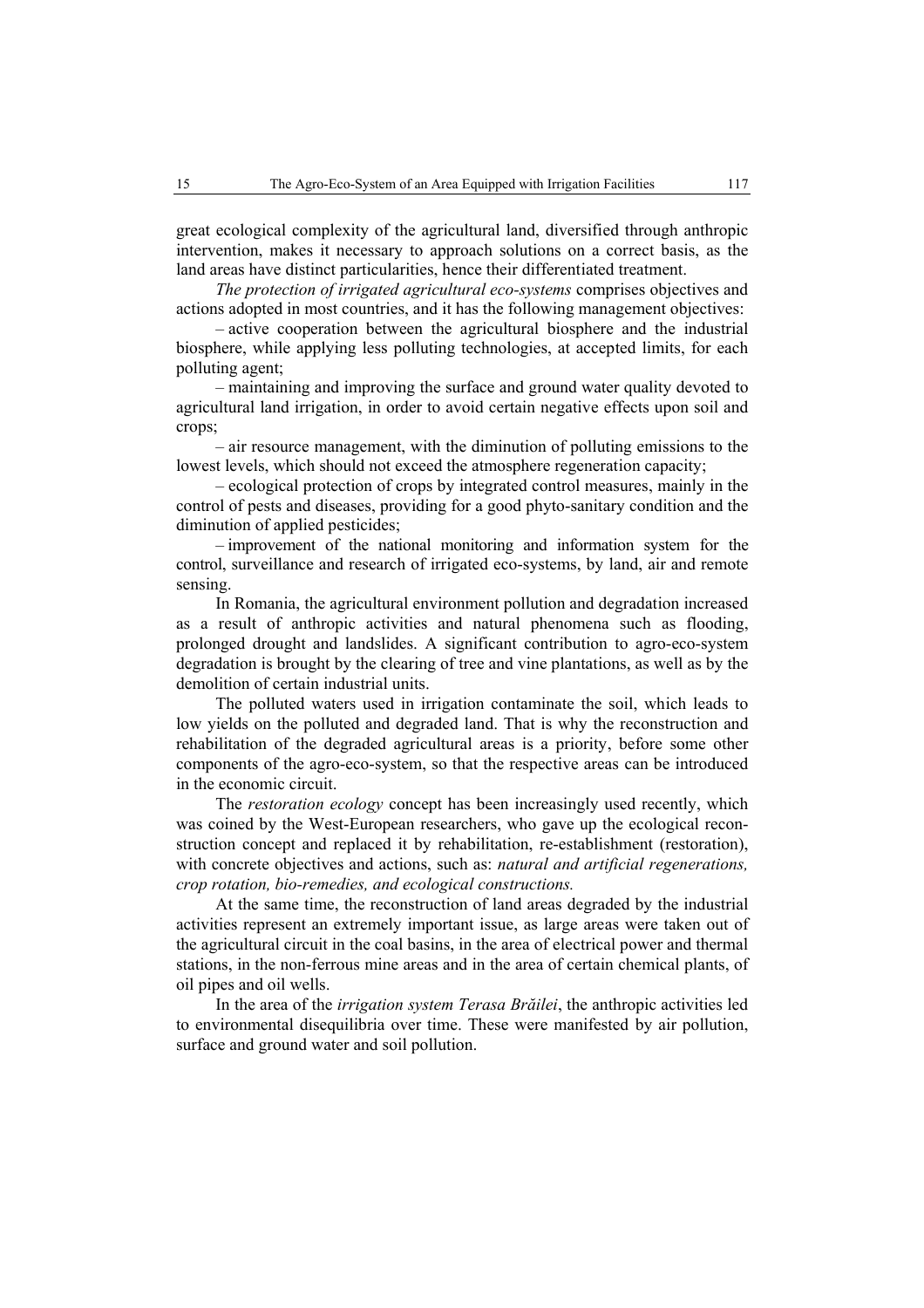Among the activities that exercise an anthropic pressure upon biodiversity, we can mention certain inadequate agricultural methods and techniques (use of polluted waters, pesticide use, intensive grazing, unorganized grazing, burning the stubble fields, etc.) as well as the exploitation of certain species by hunting and fishing activities.

At the same time, at present, the effects of certain interventions that were made several decades ago are still manifested, which targeted land reclamation or pisciculture objectives (removing the moisture excess for obtaining new agricultural land, modification of the water circulation regime in certain ponds in order to facilitate fish harvesting).

Many aquatic eco-systems drained out as an effect of deepening the communication canals with the Danube with piscicultural purpose some years ago, which produced modification in the water circulation regime. Naturally, the Danube used to flood the land and feed the ponds, and after the flooding the waters stagnated for a longer period of time, and they were affected only by the excessive evapo-transpiration in the drought period. The digging of canals for piscicultural purposes determine the premature draining of water into the Danube; this phenolmenon was also favoured by the fact that, in time, the bottom of ponds rose by the accumulation of alluvia brought about by the river.

Biodiversity conservation can be affected by the over-exploitation of natural resources as a result of population's pauperization. In the present operation conditions of the irrigation system Terasa Brăilei, it is estimated that the impact upon the terrestrial habitats is low, and the removal of waters from the desiccation system can have an impact on only on the aquatic habitats. In spite of the modifications produced in the structure of agricultural systems through irrigation, these preserve important ecological values, being 50% natural.

Considering the complex situations and conditions of irrigated agriculture in the world, the more recent studies of the *International Commission on Irrigation and Drainage* propose the following actions for rational water management:

*1. Conventional actions*:

a) *technical*: lining the water transport and distribution network; transport of water through low pressure conduits; increase of the scale of sprinkler and drip irrigation, instead of bed irrigation, by furrows, strips or flooding; levelling the land by using laser technology; storage of water from rainfall and leakage (losses), from the water transport and distribution network, in small accumulations under the irrigation development; artificial recharge of aquifer layers;

b) *agronomical*: irrigation water application in critical stages of plant development; irrigation scheme correlated with the soil-plant-weather relation; organic and plastic mulches; cultivation of crop varieties resistant to drought and with high productivity per unit of water applied; improvement of soil moisture management; increased cultivation of crops in greenhouses and plastic tunnels; utilization of used waters for crop irrigation; low norm irrigation;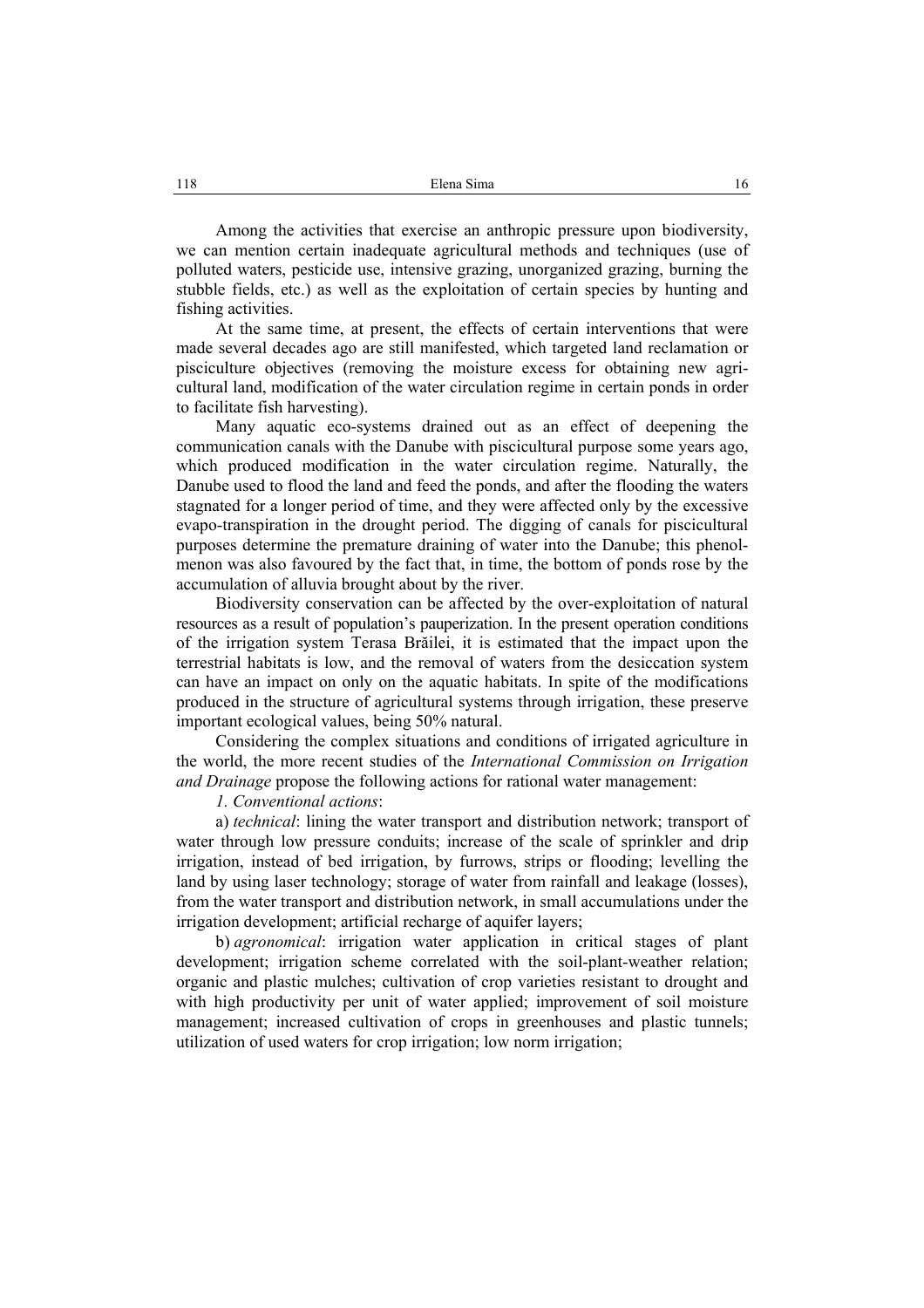c) *management*: improvement of maintenance and exploitation of land equipped with irrigation and drainage facilities; promoting the participatory management; management transfer to water users' organizations; management of ground water sources;

d) *institutional*: training managers in irrigations, field workers and farmers; adequate fees for water from public utility units and for water pumping power; dissemination of water management technologies; promoting public awareness in water conservation and saving measures through mass-media.

#### *2. Non-conventional actions*:

a) *innovative technologies*: use of irrigation systems with low energy consumption; automated canal network; integrated control system for water courses; water administration systems; detectors for the surveillance of soil moisture on the land areas equipped with irrigation facilities; irrigation warnings; mobile and fast internet communication, remote sensing, mobile telephony; soil drainage control; use of biotechnology/crop varieties;

b) *innovative management*: integrated management of water resources; basin organizations for water administration; manuals on the irrigation schemes and water consumption audit; innovative methods for water and energy fees and for cost coverage; agricultural technologies for soil conservation (non-tillage); consulting the beneficiaries; support decision systems and methods; farmers' involvement; public-private partnership.

### **5. CONCLUSIONS**

The agricultural ecosystems or agro-eco-systems appeared as a result of humans' intervention on the natural ecosystems that they fully or partially transformed. By correlating the ecology with the agricultural science, a great part of the biotic and abiotic components of the agro-eco-system directly participate to the growth and development of crops, as well as to the ecological stability of the landscape.

As an economic production unit, the irrigated agro-eco-system is characterized by the inseparable symbiosis with the human activity. In the absence of humans, the crops and in general the entire agricultural ecosystem cannot compete against wild plants and natural ecosystems.

In Romania, due to the weather conditions, the irrigation of crops represents an important technological link. The infrastructure serving the irrigation systems, largely designed in the command economy period, is adjusted to the new operation structures resulting from the land restitution process in our country, which led to an excessive agricultural and forest land fragmentation.

The county Brăila is one of the large agricultural counties of the country. The economic development is medium compared to the national level, and agriculture is the most important sector, favoured by fertile soils, by the rich water sources, by the irrigation infrastructure, by the weather conditions and local tradition. The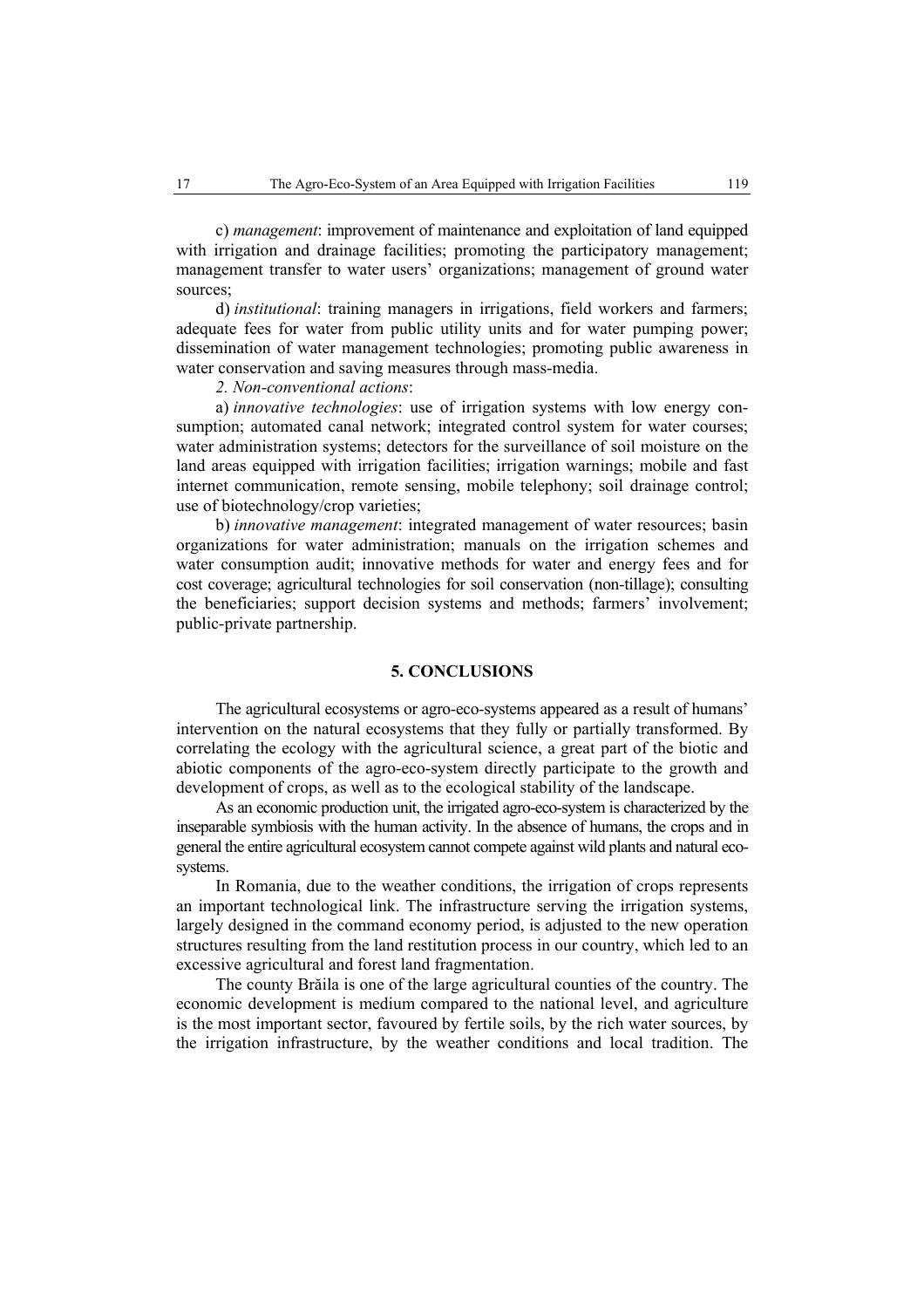water deficit in the hot season (specific to the steppe zone) is compensated by the existence of large irrigation systems, organized into 13 hydro-melioration developments, with a total gross area of 351,482 ha and a total net area of 334,047 ha.

The irrigation system "Terasa Brăilei", under ANIF administration, branch: Argeş – Ialomiţa – Siret, administration unit Brăila Nord, has a total area of 67,500 ha, designed and executed in the period 1969–1972, out of which only 33,208 ha net agricultural area benefit from subsidies at present (if the water demand implies the irrigation of at least 20% of a consolidated served area).

The irrigation system has a non-significant impact upon the terrestrial habitats, while the desiccation system impacts the aquatic habitats. There are no protected areas and no endangered species have been detected in the irrigation system area.

The irrigated agriculture influence upon the environment is mainly determined by:

– the utilization modality of agricultural areas;

– hydro-melioration systems (for irrigations, drainage and desiccation and soil erosion control);

– application of chemical and organic fertilizers, of pesticides.

The protection of agricultural eco-systems comprises objectives and actions that are taken in almost all countries and refers to:

– application of less polluting technologies;

– maintaining and improvement of surface and ground water quality used for the irrigation of agricultural land;

– measures and actions targeting the integrated control of pests and diseases;

– surveillance and monitoring of eco-systems by land, air and remote sensing.

At present, there is an increased focus on the rehabilitation, protection, rationalization, transformation and control of the natural environment, using the ecosystem engineering and the experimental ecology, by reaching a balance between the vegetable and animal world on the irrigated agricultural land and outside it.

Known and practiced since ancient times, irrigation became a basic component of the cropping technology in the last decades, not only in the dry areas, where no crops could be cultivated in the absence of irrigation, but also in the semi-arid and sub-humid areas.

Depending on the phyto-technical measures, different types of irrigation are applied in the different periods of crop development (supply irrigation, sprouting irrigation and vegetation irrigation). The irrigation water management is conform with the European Union requirements, which regulate the framework of action, cooperation, coordination and implementation of the common norms on sustainable water and soil use.

The investments in the irrigation infrastructure have a favourable impact upon the environment by diminishing the drought risk, aridization control, reducing the water losses through infiltrations, with negative consequences upon the phreatic water and soil, etc.